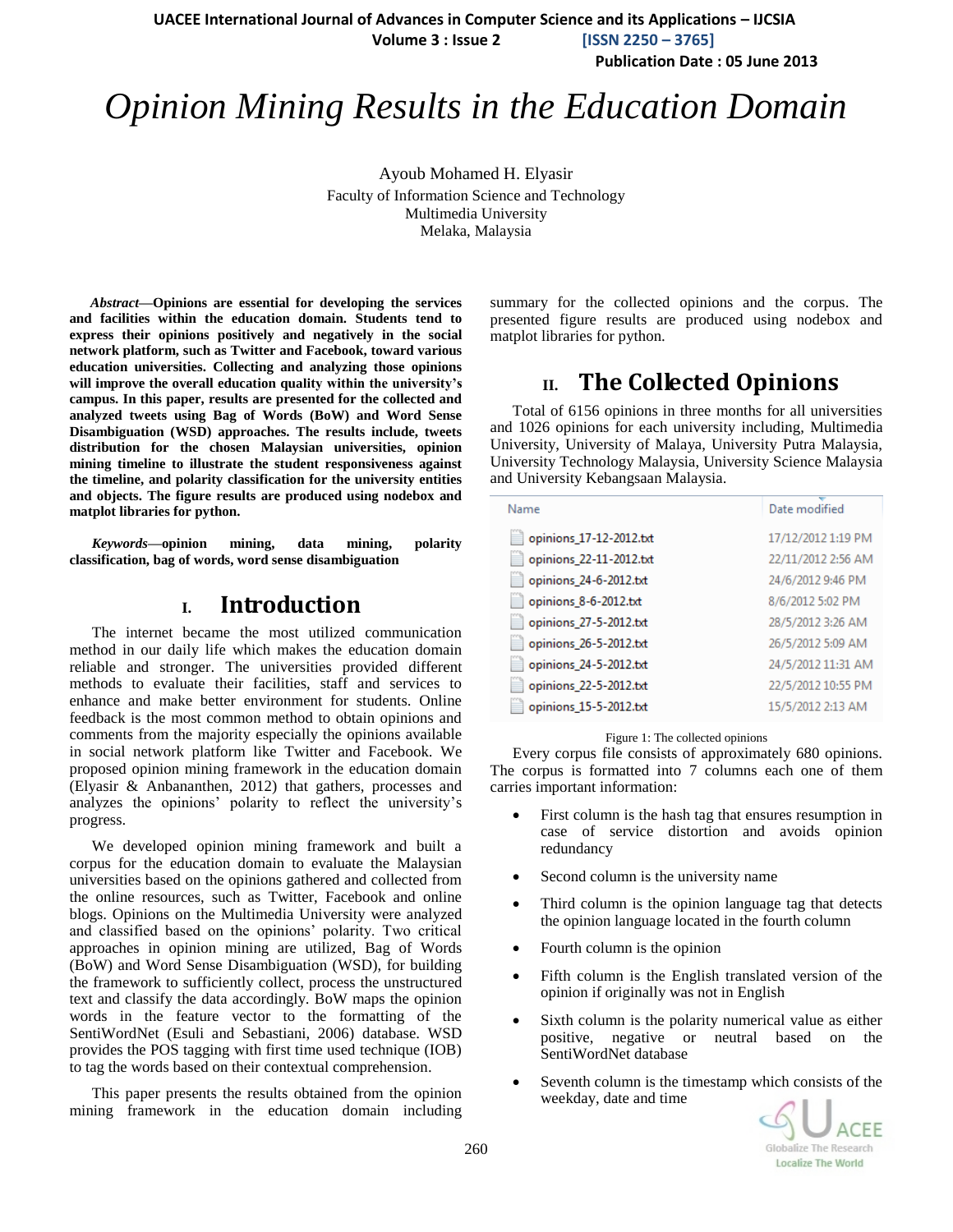**Volume 3 : Issue 2 [ISSN 2250 – 3765]**

### *A. Manual Tabulated Results*

The collected opinions contain noisy data which are not relevant to the topic of education domain and some others are not opinions but plain objective sentences. Table 1 below summarizes the information for the collected opinions in the corpus in four columns; column one is the university name and column two is the example for the collected opinion. Column three has three types of relevancy; (No) indicates that the sentence is not an opinion and not related to the education domain, (Yes but objective) indicates that the sentence is not an opinion but related to the education domain, (Yes) the sentence is an opinion and related to the education domain

| TABLE I. | <b>TWEETS DISTRIBUTION FOR EACH UNIVERSITY</b> |
|----------|------------------------------------------------|
|          |                                                |

| University               | Collected<br>Opinion                                                                                                                                                                                                                                                              | Relevancy                      | Relevance<br>Percentage     |                                                       |
|--------------------------|-----------------------------------------------------------------------------------------------------------------------------------------------------------------------------------------------------------------------------------------------------------------------------------|--------------------------------|-----------------------------|-------------------------------------------------------|
| Multimedia<br>University | <b>Principles</b><br><sub>of</sub><br>Interactive<br>Multimedia:<br>"Principles"<br>$\overline{\text{of}}$<br>Interactive<br>Multimedia"<br><i>introduces</i><br>all<br>the.<br>contributory<br>fie                                                                               | N <sub>o</sub>                 | $15\% = 154$<br>out of 1026 | U<br>$P_1$<br>M                                       |
| Multimedia<br>University | I'm<br><b>at</b><br>Multimedia<br>University<br>(MMU) (Bukit<br>Beruang,<br>Melaka) $w/7$<br>others                                                                                                                                                                               | <b>Yes</b><br>but<br>objective | $23% = 236$<br>out of 1026  | $\overline{U}$<br>$P_1$<br>M                          |
| Multimedia<br>University | To my opinion<br>mmu lab is one<br>of the best lab i<br>seebecause i<br>been to other<br>university here<br>in malaysia and<br>all i think is<br>that<br>my<br>university<br>$\overline{\mathbf{1}}$<br>the best even<br>though<br>we<br>work hard to<br>cope with there<br>rules | Yes                            | $62\% = 636$<br>out of 1026 | U<br>$P_1$<br>M<br>U<br>T)<br>$\overline{\mathsf{M}}$ |
| University of<br>Malaya  | I thought dad is<br>sending me to<br>work but he<br>drag me to a<br>wedding!<br>$\overline{a}$<br>9th Residential<br>College,<br>University Of                                                                                                                                    | $\overline{No}$                | $13\% = 134$<br>out of 1026 | $\overline{U}$<br>T٥<br>$\overline{\mathsf{M}}$       |

**Publication Date : 05 June 2013**

| 1st time masok<br><b>Yes</b><br>University of<br>but<br>Malaya<br><b>Universiti</b><br>objective<br>$\overline{a}$<br>Malaya<br>(University of<br>Malaya)<br>Yes<br>"if you can<br>$61\% = 625$<br>University of<br>Malaya<br>survive<br>the<br>University<br>of<br>Malaya;<br>you<br>can survive<br>anywhere,<br>everywhere." -<br>Datuk<br>Johan<br>Jaaffar:<br>Chairman,<br>Media Prima<br><b>Bhd</b><br>Wonderful<br>N <sub>o</sub><br>University<br>Putra<br>conversation<br>Malaysia<br>with School<br>Leadership<br>students from<br>University of<br>Malaya<br>in<br>Kuala Lampur<br>this.<br>evening<br>(@ Universiti<br>Putra Malaysia<br>(UPM))<br>Yes<br>but<br>University<br>doing<br>my<br>Putra<br>research<br>objective<br>bout<br>Malaysia<br>Universiti<br>Putra Malaysia<br>:) even rumah<br>sebelah-<br>sebelah je | Malaya) |                                |
|----------------------------------------------------------------------------------------------------------------------------------------------------------------------------------------------------------------------------------------------------------------------------------------------------------------------------------------------------------------------------------------------------------------------------------------------------------------------------------------------------------------------------------------------------------------------------------------------------------------------------------------------------------------------------------------------------------------------------------------------------------------------------------------------------------------------------------------|---------|--------------------------------|
|                                                                                                                                                                                                                                                                                                                                                                                                                                                                                                                                                                                                                                                                                                                                                                                                                                        |         | $26 \% = 267$<br>out of 1026   |
|                                                                                                                                                                                                                                                                                                                                                                                                                                                                                                                                                                                                                                                                                                                                                                                                                                        |         | out of 1026                    |
|                                                                                                                                                                                                                                                                                                                                                                                                                                                                                                                                                                                                                                                                                                                                                                                                                                        |         | $27 \% = 278$<br>out of $1026$ |
|                                                                                                                                                                                                                                                                                                                                                                                                                                                                                                                                                                                                                                                                                                                                                                                                                                        | -"      | $13\% = 134$<br>out of 1026    |
| Universiti<br>University<br>Yes<br>Putra Malaysia<br>Putra<br>Malaysia<br>hooray hooray<br>Hello<br>$\sim (.) \sim$<br># twtupcampus                                                                                                                                                                                                                                                                                                                                                                                                                                                                                                                                                                                                                                                                                                   |         | $60 \% = 615$<br>out of 1026   |
| No<br>University<br>weblog<br><b>This</b><br>Technology<br>creatively<br>was<br>designed for all<br>Malaysia<br>bachelor<br>candidates\'<br>in<br>Universiti<br>Teknologi<br>Malaysia<br>Melaka<br>(UTeM)                                                                                                                                                                                                                                                                                                                                                                                                                                                                                                                                                                                                                              |         | $30 \% = 307$<br>out of $1026$ |
| <b>Yes</b><br>but<br>University<br>See you<br>guys<br>Technology<br>objective<br>tomorrow<br>$\odot$<br>Malaysia<br>$\overline{a}$<br>Universiti                                                                                                                                                                                                                                                                                                                                                                                                                                                                                                                                                                                                                                                                                       |         | $18 \% = 185$<br>out of $1026$ |

Globalize The Research **Localize The World**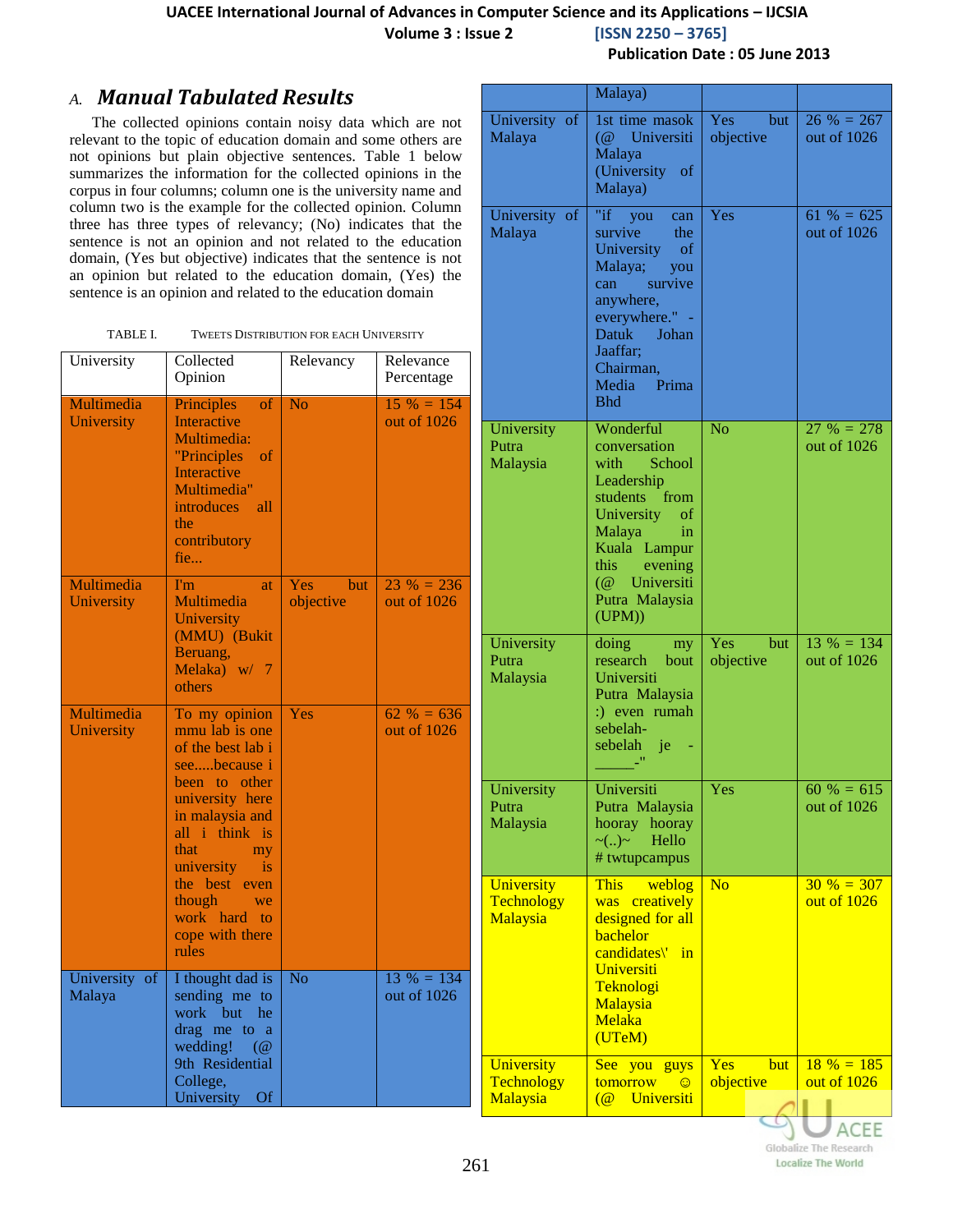|                                      | Teknologi<br>Malaysia<br>(UTM))                                                                                                      |                         |                              |
|--------------------------------------|--------------------------------------------------------------------------------------------------------------------------------------|-------------------------|------------------------------|
| University<br>Technology<br>Malaysia | Missed UTM :(<br>$\overline{a}$<br>Universiti<br>Teknologi<br>Malaysia<br>(UTM)<br>w/3<br>others)                                    | Yes                     | $52\% = 533$<br>out of 1026  |
| University<br>Science<br>Malaysia    | Sending<br>my<br>to<br>be<br>mom<br>warded for her<br>operation (@<br>Hospital<br>Universiti<br>Sains Malaysia<br>(HUSM))            | $\overline{\text{No}}$  | $18 \% = 185$<br>out of 1026 |
| University<br>Science<br>Malaysia    | Adobe<br><b>TTT</b><br>certificate<br>of<br>completion<br>for<br>Universiti<br>Sains Malaysia<br>(USM)                               | Yes<br>but<br>objective | $28 \% = 288$<br>out of 1026 |
| University<br>Science<br>Malaysia    | IPS is fantastic<br>and responsive<br>Universiti<br><b>Sains Malaysia</b>                                                            | Yes                     | $54 \% = 554$<br>out of 1026 |
| University<br>Kebangsaan<br>Malaysia | I'm at Hospital<br>Universiti<br>Kebangsaan<br>Malaysia<br>(HUKM)<br>(Kuala<br><b>WP</b><br>Lumpur,<br>Kuala Lumpur)<br>$w/4$ others | <b>No</b>               | $10 \% = 103$<br>out of 1026 |
| University<br>Kebangsaan<br>Malaysia | It's<br>been<br>a<br>decade<br>not<br>visiting<br>this<br>place!<br>(at<br>Universiti<br>Kebangsaan<br>Malaysia)                     | Yes<br>but<br>objective | $57 \% = 585$<br>out of 1026 |
| University<br>Kebangsaan<br>Malaysia | Lectures<br>in<br>(UKM)<br>only<br><b>Bahasa</b><br>speak<br>☺                                                                       | Yes                     | $33 \% = 338$<br>out of 1026 |

# **III. Findings Through The Opinions**

Our framework evaluates the universities based on the collected opinions' polarity from the online resources. Figure 2 displays the polarity for the collected opinions by our

framework. The left side of each bar represents the amount of positive opinions while the right side is the negative amount of opinions. From figure 2, we noticed that the top three universities had greater amount of subjective opinions due to their rapid policy changes and active respond from the student community. For example, Multimedia University kept changing its attendance, visa and immigration, grading and campus policies and rules that forced greater number of students to tweet or post their comments.

# **Compare Malaysian Universities**



#### Figure 2: Polarity Classification

Figure 2 is the overall evaluation for the Malaysian universities as an outcome for the framework. We further analyze the opinions collected on Multimedia University. Figure 3 presents the timeline for the collected opinions based on the idea of "cause and effect" where the student opinions are depicted through the bar spikes against the time plot. The peaks above the dates are positive and the below ones are negative, in which the higher the peak the bigger is the student reaction polarity.

Through manual identification of the corpus, we noticed that the users express their opinions in the internet as a reaction to their university changing policy which makes the opinions decision or policy oriented. For example, Multimedia University began to force an attendance policy where the students are required to fulfill minimum of 80% of the overall attendance, this policy had a negative impact on the students' opinions in the beginning of June 2012 as shown in Figure 3 and 5.



#### Figure 3: Opinion Timeline from 07/06/2012 – 23/06/2012

Provided those opinion timelines, we enable the top managers in the Multimedia University to explore the reaction of students after the policy changes or a new service is provided. The timelines are very effective for the decision making and direct the future plans such that, Figure 4 depicts the beginning of the "cause and effect" opinion timeline where the negative responses are considerably low while positive is at the peak in 22/05/2012 as a result of the students' satisfaction with the hostel maintenance and its new look in Multimedia University, Melaka campus.

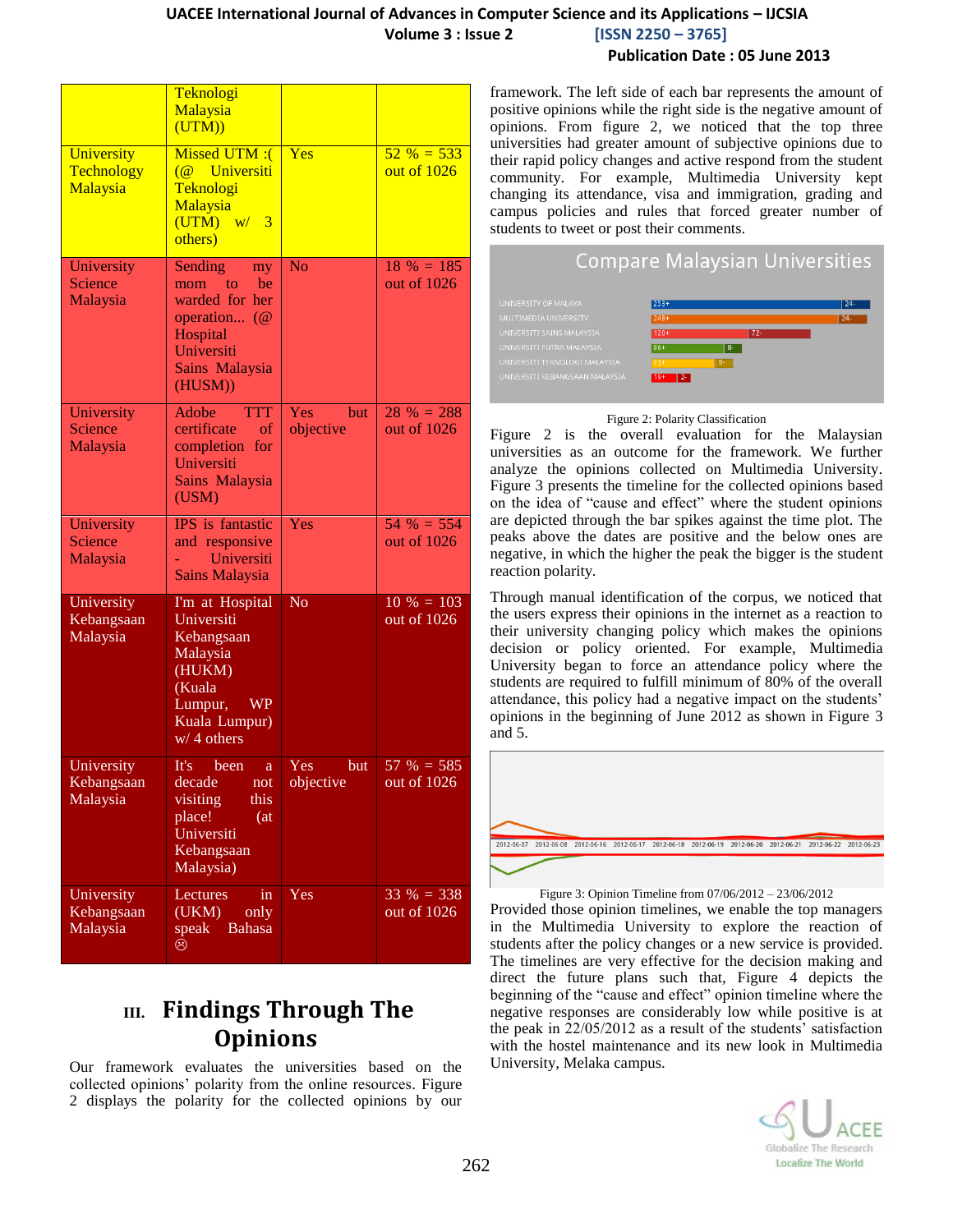#### **UACEE International Journal of Advances in Computer Science and its Applications – IJCSIA Volume 3 : Issue 2 [ISSN 2250 – 3765]**



Multimedia University - Cause and Effect 2012-05-15 2012-05-16 2012-05-17 2012-05-18 2012-05-19 2012-05-20 2012-05-21 2012-05-22 2012-05-

#### Figure 4: Opinion Timeline from 15/05/2012 - 23/05/2012

In Figure 5 the reaction of the new hostel changes and construction continue to have positive impact on the students up to 27/05/2012 together with the Deepvali holiday and a few job openings in the Multimedia University that left most of the student in a positive mood. An opinion contradiction happened at the end of Figure 3 and 5 as a result of the attendance policy changes that force the students to attend 80% of the overall registered credit hours for each subject as well as the PTPTN applications and approvals that mostly amplify the negative side of the graph.

The opinion timeline figures, 3-5, show the impact of the top management decisions on the students across certain duration of time. We created equalizer figures using matplot library in python to graph and plot all the features in our corpus vector. Equalizer figures help in detailed understanding for the satisfaction status on each feature and object inside the corpus. Figure 6 depicts the overall opinion polarity on Multimedia University's certain objects with polarity count on the Y axis and the objects distributed in the X axis. Figure 7 and 8 are zoom in for the figure 6, whereby they clearly display the respective objects and their corresponding polarity counted in the scale of 0 to 10.







## *A. Results Obtained Through "cause and effect" and Equalizer Figures*

From the "cause and effect" figures on Multimedia University:

- Students are not satisfied with the attendance policy
- The hostel maintenance in Melaka campus had good satisfaction
- Some incidents in Melaka campus resulted in aggressive responses from the students about the campus security
- Job openings through the seminars and the announcements in Multimedia University bulletin board had positive impact on the students
- PTPTN applications and local English tests had negative impression

From the "equalizer" figure:

- Faculty of Engineering and Technology in Melaka had negative impact on students because of certain proprietary policies. The faculty dean was negatively mentioned several times, about 28 times in June corpus
- Football championship motivated the students to post and tweet positive opinions
- Various events and activities in cyberjaya left positive impression on students and outside tweeters
- Negative popularity for the security guards
- Cyberjaya campus in Multimedia University had greater satisfaction than Melaka